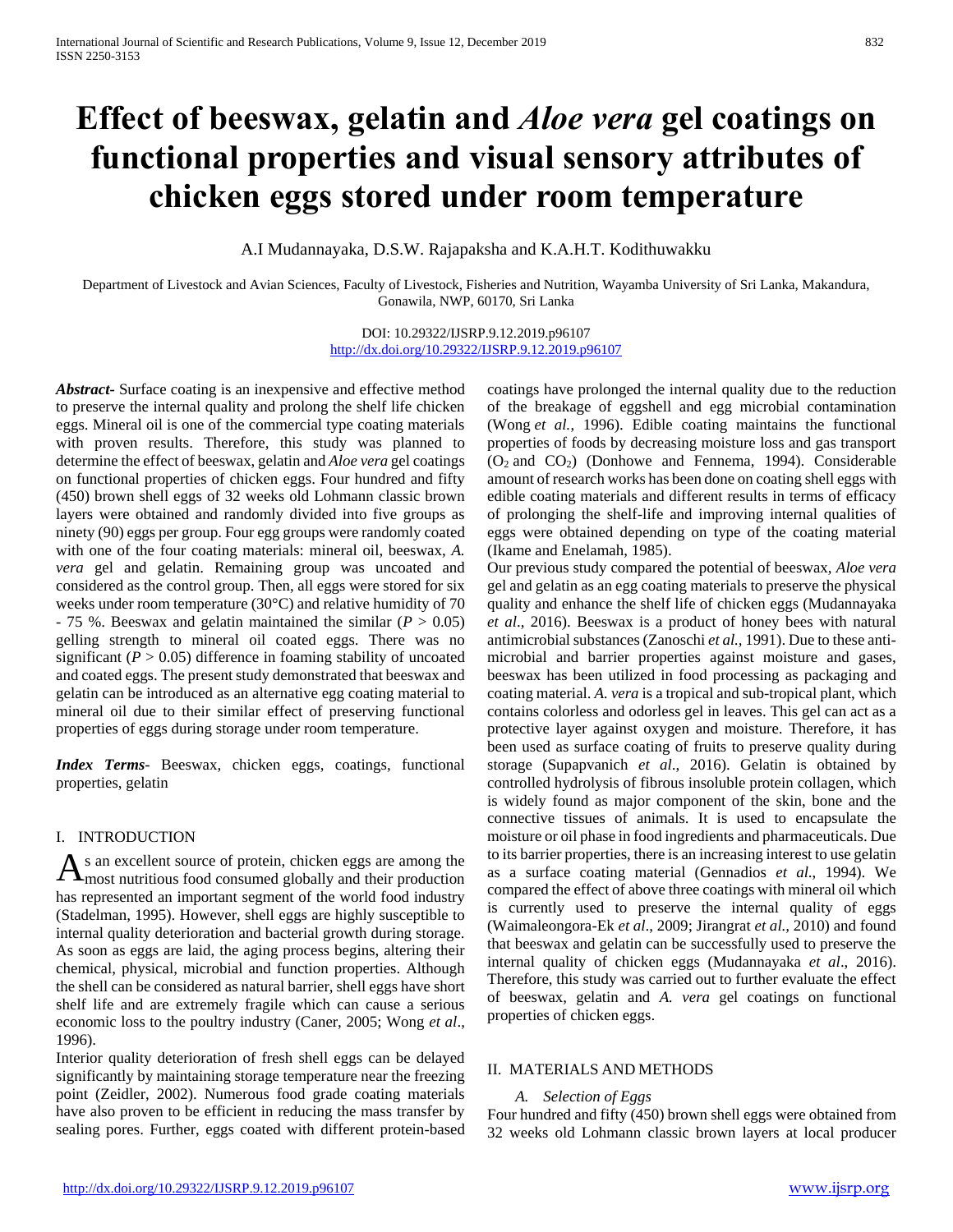(NEL Farm, Mangalaeliya, Sri Lanka). All the Layers in the farm had been vaccinated for salmonella at chick stage so eggs were free of vertically transmitted *Salmonella* spp. The eggs were obtained from battery cages therefore had lesser dirt and egg were furthermore cleaned by wiping with piece of steel wool to clean any possible dirt on shell. All the eggs were selected less than 6 hours after laying and were in the range of 49 g - 64 g. In addition, eggs were unfertile and free of cracks and defects. Eggs were placed in clean egg creates in room temperature after been brought to laboratory and all the eggs were randomly divided in to five treatment groups as ninety (90) eggs per treatment.

#### *B. Preparation and application of Coating Materials*

During the preparation of coating solutions and application, sterile latex gloves were worn to avoid any possible contaminations. Mineral oil (viscosity 26.35 mPa s at 20°C, weight per ml at 25°C  $= 0.828$ gm, light absorption at 240-280 nm  $= 0.031$ , transparent, colorless, odorless, food grade) was obtained from Glorchem Enterprise (No 141, Bankshall Street, Colombo 11, Sri Lanka). Eggs were immersed individually in mineral oil solution for 1 minute (Mudannayaka *et al*., 2016) for the coating. Crude beeswax is commonly available in local shops in Sri Lanka. Beeswax was cut into small pieces and put into a clean 500ml beaker. The content was heated in a water bath at 40°C until it became a liquid and cooled until the wax become semi solid state and coated on eggs by rubbing wax on egg surface by hand (Mudannayaka *et al*., 2016). Fresh *A. vera* leaves were taken from the *A. vera* plants grown in Wayamba University, Makandura premises, Sri Lanka. Then, outer cover of the *A. vera* leaves was scraped by clean knife and thin layer of gel was directly applied on eggs manually (Mudannayaka *et al*., 2016). 10% Gelatin solution was prepared by mixing commercial gelatin powder with distilled water while heating in a water bath (80°C) for 10 minutes. After the solution becomes cool eggs were immersed individually by hand in the gelatin solution for 1 minute (Mudannayaka *et al*., 2016).

# *C. Storage of coated eggs*

After coating, all the coated eggs were dried at room temperature for 24 hours. Uncoated eggs served as control and mineral oil coated eggs served as positive control. Then all the eggs (90 eggs per treatment) were placed in small end down position in labeled open molded plastic eggs trays and stored in room temperature (30 $\degree$  C) and relative humidity of 70 % - 75 % for six weeks. Using three replicates per treatment albumin pH, gelling strength, foaming capacity and foaming stability were measured after 24 h from coating (0 week) and by weekly intervals for 6 weeks of storage period.

# *D*. *Determination of Albumin pH*

Albumen and yolk were separated into 50 ml beakers and thin and thick albumen were mixed thoroughly. Then albumen pH was measured with pre calibrated digital pH meter (Starter 3000, OHAUS, USA) at 25°C. Three replicates per treatment were taken at each week.

# E. *Determination of gelling strength*

Whole eggs were broken into 50ml plastic containers and homogenized at 12,000 rpm for one minute with homogenizer. Then homogenized eggs were kept in a preheated water bath at 85°C for 30 min with continuous stirring. After gel had been formed samples were removed from the water bath and cooled to room temperature. Then gels were removed from the containers and cut into equal size gel cubes. Subsequently gelling strength was measured by penetrometer (FT 011, David Bishop Instruments, London).

#### F. *Measurement of foaming properties*

Foaming capacity (%) and foaming stability (%) were measured to evaluate forming properties. 15 ml of well mixed whole eggs were put into 50 ml beakers and whipped for 1 min with homogenizer at 12000 rpm to make foam. After 30 seconds of foam formation, initial volume of foam and the liquid phase were measured. Then volume of the liquid phase was measured in 5 min intervals for 1 h. Foaming capacity (%) was calculated as, (volume of foam / volume of the initial liquid phase)  $\times$ 100%. Foaming stability (%) was calculated as, [(volume of the initial liquid phase – volume of drainage) / volume of initial liquid phase]  $\times$ 100% (Ferreira *et al*., 1995).

#### G. *Visual sensory evaluation*

After 6 weeks of storage period visual sensory evaluation was done with 30 untrained panelists to evaluate consumer preference for coated eggs with different coating materials. Preference for surface color, surface odor, surface glossiness, surface smoothness and overall acceptability of uncoated and coated eggs were evaluated using a scoring system as:  $5 =$  like very much,  $4 =$  like slightly,  $4$  = neither like nor dislike 2 = dislike slightly and 1 = dislike very much.

# H. *Statistical analysis*

Data were analyzed using general linear model procedure considering the main effects of coating, storage time at 95% confidence level. When main effect was significant, the Tukey's comparison test was performed to identify significant differences within treatments in a particular week and differences within storage period in a particular treatment. Minitab statistical software (version15.1.1, USA) was used for analysis. Mean values of scores given by 30 panelists for each visual sensory attribute in each treatment were calculated and analyze using hedonic scale of Microsoft excel, 2007.

# III. RESULTS AND DISCUSSION

# *A. Effect of beeswax, A. vera gel and gelatin coatings on gelling strength*

Gelling strength tests the heat stable gelling properties of egg albumen. During the first 3 weeks, no significant differences (*P* > 0.05) of gelling strength among treatment groups were observed (Figure 1). After 4th week significant differences between treatments were observed up to  $6<sup>th</sup>$  week of storage period. Uncoated and *A. vera* gel coated eggs obtained significantly higher  $(P < 0.05)$  gelling strength than other treatments (Figure 1). Gelling strength of beeswax and gelatin coated eggs was similar  $(P > 0.05)$  to mineral oil coated eggs throughout the storage period of eggs. According to Donovan and Mapes (1976), during storage, ovalbumin in egg white is converted to s-ovalbumin which is an extra heat stable form (denaturation at 92.5°C) in comparison to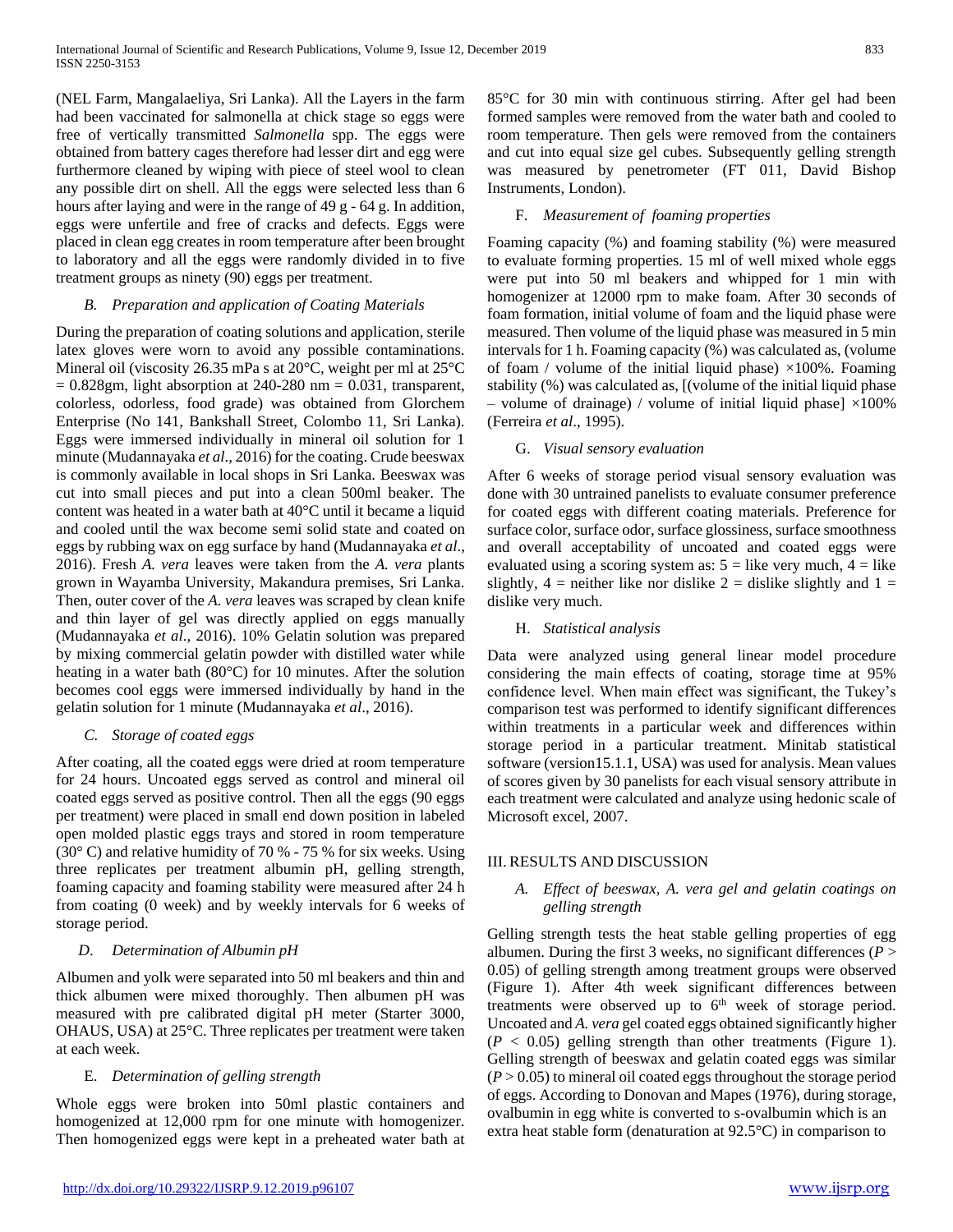

Figure 1. Change of gelling strength of control and coated eggs during 6 weeks of storage at 30°C. Different letters (a to c) with in a particular week are significantly different at  $P < 0.05$ .

to ovalbumin (denaturation at 84.0°C). According to Donovan and Mapes (1976), during storage, ovalbumin in egg white is converted to s-ovalbumin which is an extra heat stable form (denaturation at 92.5°C) in comparison to ovalbumin (denaturation at 84.0°C). S-ovalbumin has slightly lighter molecular weight than ovalbumin and its relative quantity in the egg weight can increase during storage period. Both pH and temperature also affect the s-ovalbumin formation, in a way that formation of s-ovalbumen increases with increasing pH of albumen (Smith and Back, 1962). During the storage dissolved  $CO<sub>2</sub>$  in egg albumen migrates through the shell to the environment and leads to increase of egg white pH (Health, 1977; Smith 1931). When eggs are coated with oil, whey concentrate protein or stored under refrigeration, this conversion is delayed as a result of lower CO<sup>2</sup> loss via egg shell pores (Alleoni and Antunes, 2004). Results in present study agree with these observations. As mentioned above higher gelling strengths were observed in uncoated and *A. vera* gel coated eggs at 6 week of storage. As shown in the figure 2 we observed the pH of control and *A. vera* gel coated eggs was significantly  $(p < 0.05)$  higher than other eggs at week 6. This may be due to higher CO<sup>2</sup> loss of control and *A. vera* gel coated eggs. At the same time lower gelling strength was observed in beeswax, gelatin and mineral oil coated eggs. Observation of lower pH rise of beeswax, gelatin and mineral oil coated eggs describes that these coatings can block the  $CO<sub>2</sub>$  migration from egg white to environment. As reported previously although beeswax and mineral oil improved the physical properties of eggs during storage (Mudannayaka *et al*., 2016) their effectiveness to maintain the gelling strength lasted only for 5 weeks.

# *B. Effect of beeswax, A. vera gel and gelatin coatings on foaming properties*

Egg albumen has excellent foaming properties, which can affect by protein interactions with ovomucin, lysozyme and to a lesser extent ovomucoid, ovotransferrin and ovoalbumin. Foaming



**Figure 2.** Albumen pH of control and coated eggs during 6 weeks of storage at 30 $^{\circ}$ C. Bars represent mean  $\pm$  SD; means with different letters (a to c) with in a particular week are significantly different at  $P < 0.05$ .

properties can be evaluated by foaming capacity (FC) and foam stability (FS) (Ferreia *et al.,* 1995). At the beginning of the study all uncoated and coated eggs had same foaming capacity (FC) and FC of coated eggs gradually increased with storage period (Table 1). After 4 weeks of storage period uncoated eggs had significantly lower ( $P < 0.05$ ) FC, whereas, beeswax and gelatin coated eggs achieved significantly higher  $(P < 0.05)$  FC than other coated eggs. But after 6 weeks of storage period at 30°C, there was no significant difference  $(P > 0.05)$  in FC between all egg groups. As shown in Table 2, although the foaming stability (FS) of all the treatment groups varied with storage period, no significant difference  $(P > 0.05)$  was observed between uncoated and coated eggs when compared at each week. These results suggests that beeswax and gelatin coatings can improve the forming properties of chicken eggs up to 4 weeks of storage at room temperature. It should note that the functional properties of eggs are highly influenced by several factors such as hen's age, storage time, beating time, homogenization, temperature and pH (Lomakina and Mikova, 2006). Since we maintained similar conditions for all the treatments, influence of those factors on the results is negligible.

Table 1. Foaming capacity of uncoated and coated eggs during 6 weeks of storage at 30° C

| Coating               | $0$ wk                             | 1 wk                          | 2 wk                           | $3$ wk                       | 4 wk                          | 5 wk                               | 6 wk                               |
|-----------------------|------------------------------------|-------------------------------|--------------------------------|------------------------------|-------------------------------|------------------------------------|------------------------------------|
| Control               | $22.44+$<br>$2.14^{A,a}$           | $18.89+$<br>$1.93^{B,a}$      | $13.33+$<br>$3.33B$ ,a         | $36.66 \pm$<br>$3.34C$ ,a    | $27.77+$<br>$193^{A,a}$       | $45.55+$<br>$192^{D,a}$            | $53.33+$<br>$3,32^{D,a}$           |
| A. vera<br>gel        | $23.11 \pm$<br>3.01 <sup>A,a</sup> | $22.22+$<br>$3.85^{A,a}$<br>h | $30.00+$<br>$3.06^{AB}$<br>h   | $34.66 \pm$<br>$3.46^{B,a}$  | $32.22+$<br>$3.85^{B,a}$<br>h | $45.55\pm$<br>192 <sub>D,a</sub>   | $51.11+$<br>1.92 <sub>D,a</sub>    |
| <b>Bees</b><br>wax    | $22.22+$<br>192A,a                 | $24.43+$<br>$193^{A,a}$<br>ь  | $14.66 \pm$<br>$1.76^{B,a}$    | $35.33\pm$<br>$4.06C$ ,a     | $42.22+$<br>$192^{D,c}$       | $43.33+$<br>0.00 <sub>Da</sub>     | 54.00 $\pm$<br>2.40 <sup>E,a</sup> |
| Gelatin               | $23.11 \pm$<br>3.01 <sup>A,a</sup> | $26.66 \pm$<br>$3.34^{A,b}$   | $23.33\pm$<br>3,33A,b          | $41.55 \pm$<br>$3.08C$ ,a    | $36.67 \pm$<br>2.31C<br>c.    | $41.11 \pm$<br>1.92 <sub>C,a</sub> | 53.00 $\pm$<br>1.00 <sup>D,a</sup> |
| <b>Mineral</b><br>oil | $22.22+$<br>$192^{A,a}$            | $21.11+$<br>$0.10^{A,a}$<br>ь | $32.22+$<br>$1.92^{B,b}$<br>C. | $36.33+$<br>$3.51^{BC}$<br>a | $32.22+$<br>3.85BC<br>ah      | $41.11 \pm$<br>$1.92^\text{C,a}$   | $52.00 \pm$<br>1.75 <sup>D,a</sup> |

Different superscripts of means  $\pm$  SD within a row (A to D) and column (a to c) are significantly different at  $p < 0.05$ .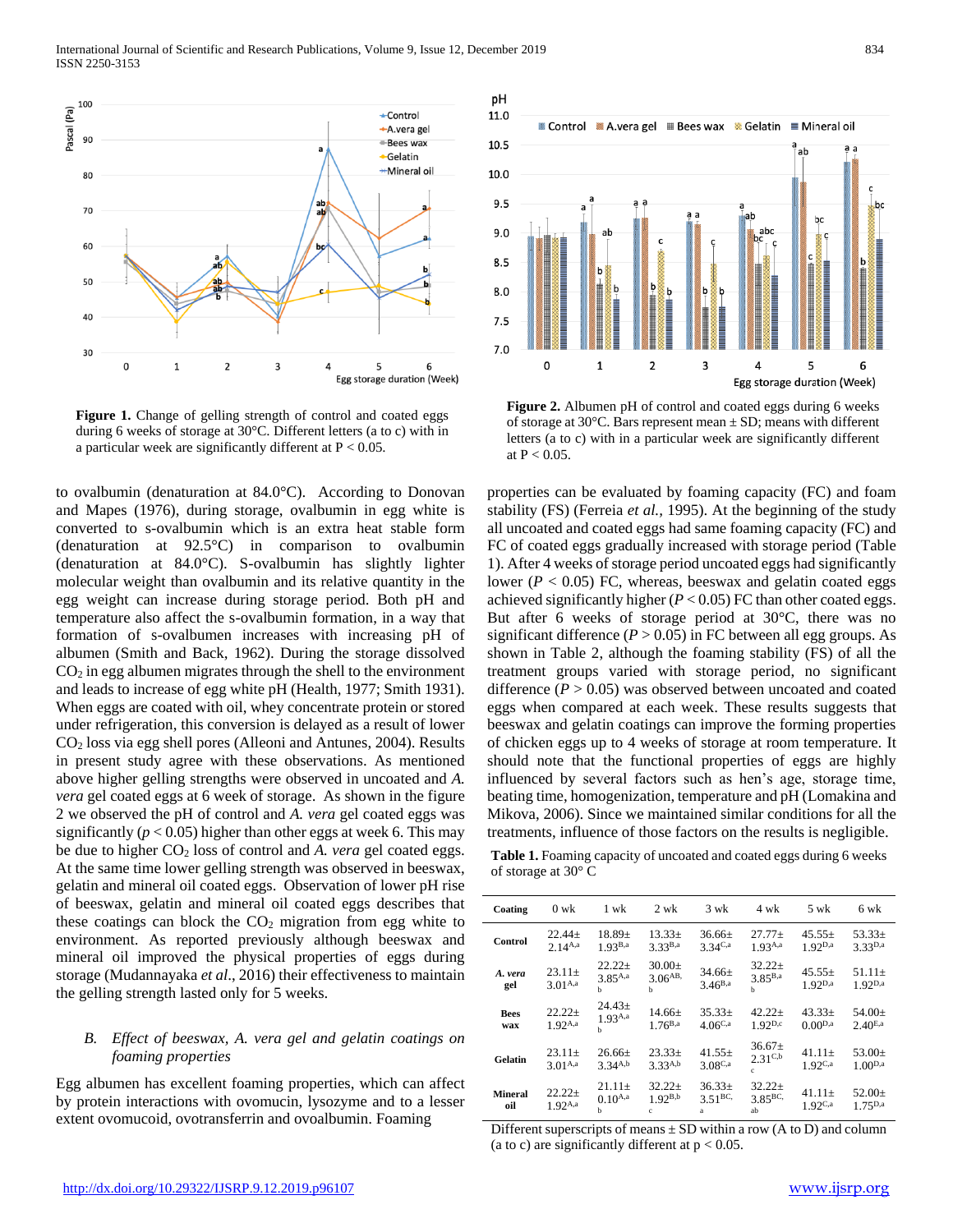**Table 2.** Foaming stability of uncoated and coated eggs during 6 weeks of storage at 30° C

| Coating               | $0 \text{ wk}$                           | 1 wk                              | $2 \text{ wk}$                                      | $3 \text{ wk}$                      | 4 wk                              | $5 \text{ wk}$                | 6 wk                             |
|-----------------------|------------------------------------------|-----------------------------------|-----------------------------------------------------|-------------------------------------|-----------------------------------|-------------------------------|----------------------------------|
| Control               | $93.44 \pm$<br>1.50 <sup>A</sup>         | $98.00 \pm$<br>0.00 <sup>B</sup>  | $95.99+$<br>1.15 <sup>CD</sup>                      | $91.77+$<br>1.39A                   | $97.11+$<br>1.02 <sup>BC</sup>    | $92.00+$<br>2.91AD            | $93.33+$<br>0.00 <sup>A</sup>    |
| A. vera<br>gel        | $94.44 \pm$<br>$3.85$ <sup>AB</sup><br>C | $94.66+$<br>$4.05^{AB}$<br>C      | $96.44 \pm$<br>1.02 <sup>A</sup>                    | $93.33\pm$<br>$2.90^{AB}$           | $94.88 \pm$<br>1.68 <sup>AB</sup> | $88.67+$<br>2.31 <sup>C</sup> | $92.66 \pm$<br>2.40 <sup>B</sup> |
| <b>Bees</b><br>wax    | $94.00 \pm$<br>3.52AB<br>CD              | $94.00 \pm$<br>0.00 <sup>A</sup>  | $98.00+$<br>0.67 <sup>B</sup>                       | $92.89+$<br>1.39 <sup>CA</sup>      | $93.78+$<br>2.04 <sup>CA</sup>    | $88.66+$<br>2.40 <sup>D</sup> | $92.33+$<br>0.00 <sup>C</sup>    |
| Gelatin               | $94.44 \pm$<br>0.38 <sup>A</sup>         | $96.89 \pm$<br>1.02 <sup>B</sup>  | $97.11+$<br>0.77 <sup>B</sup>                       | $91.78 \pm$<br>3.08 <sup>A</sup>    | $96.88 \pm$<br>0.39B              | $90.66+$<br>3.71 <sup>A</sup> | $92.66 \pm$<br>352 <sup>A</sup>  |
| <b>Mineral</b><br>oil | $94.44+$<br>1.92 <sup>A</sup>            | $96.00 \pm$<br>2.40 <sub>AB</sub> | $94.44 \pm$<br>$3.85$ <sup>AB</sup><br>$\mathbb{C}$ | $93.33+$<br>3.33 <sup>AB</sup><br>C | $96.66 \pm$<br>0.00 <sup>B</sup>  | $89.11+$<br>1.92 <sup>C</sup> | $94.44+$<br>2.77B                |

Means  $\pm$  standard deviations of 3 measurements. Different superscripts (A to F) of means  $\pm$  SD within a row are significantly different at  $p<0.05$ . All the means  $\pm$  SD with in a column (particular week) are not significantly different at p>0.05.

#### *C. Visual sensory evaluation*

Visual appraisal is the first sense that consumers use in making a decision to purchase products (Caner and Cansiz, 2007). Figure 3 shows the differences in consumer preference for visual sensory attributes of uncoated and coated eggs. Gelatin coated eggs were highly preferred for odor, surface glossiness, surface smoothness and overall acceptability except surface color. But, *A. vera* gel and beeswax coated eggs were less accepted in all the evaluated attributes compared to uncoated and other coated eggs. This explained that gelatin could improve the visual and sensory attributes of coated eggs than uncoated and mineral oil coated eggs. Because of beeswax coated eggs were less accepted in visual sensory attributes better application methods could be developed to improve the appearance and surface characteristics.



**Figure 3.** Differences in visual sensory attributes of control and coated eggs after 6 weeks of storage.

# IV.CONCLUSION

Coating eggs with Beeswax, gelatin and *A. vera* gel show similar gelling strength and forming stability compared with mineral oil coated eggs. Further the effect of beeswax and gelatin on forming capacity was higher than the mineral oil coated eggs and uncoated eggs after one month of storage. Ability of these two coating materials to save the physical properties during storage of eggs was previously reported. Therefore, beeswax and gelatin can be introduced as alternative egg coating materials for mineral oil which has ability to keep overall quality of chicken eggs during storage.

#### REFERENCES

- [1] Alleoni, A. C. C. and Antunes, A. J. (2004). Albumen foam stability and s-ovabumin contents in eggs coated with whey protein concentrate. *Revista Brasilerira de Ciencia Avicola*, 6:77-82.
- [2] Caner, C. (2005). Whey protein isolate coating and concentration effect on egg quality. *J Sci Food Agric*, 87:227-232.
- [3] Caner, C. and Cansiz, Ö. (2007). Effectiveness of chitosanbased coating in improving shelf-life of eggs. J *Sci Food Agric*, 87:227–32.
- [4] Donhowe, G. and Fennema, O. (1994). Edible films and coatings: characteristics, formation, definitions, and testing methods. In: MO. Nisperos-Carriedo, MO (Editor), Edible coatings and films to improve food quality. Lancaster: Technomic Publishing, p.1-24.
- [5] Donovan, J. W. and Mapes, C. J. (1976). A differential scanning calorimetric study of conversion of ovalbumin to s-ovalbumin. J *Sci Food Agric*, 2:487-492.
- [6] Ferreia, M., Benringer, R. and Jost, R. (1995). Instrumental method for characterizing protein foams. *Journal of Food Science*, 60:90-93.
- [7] Gennadios, A., McHugh, T. H., Weller, C. L. and Krochta, J. M. (1994). Edible coating and films based on protein. In: MO. Nisperos-Carriedo, MO (Editor), Edible coatings and films to improve food quality. Lancaster: Technomic Publishing, p.1-24.
- [8] Heath, J. L. (1977). Chemical and related osmotic changes in egg albumen during storage. *Poultry Science*, 56(3):822- 828.
- [9] Ikeme, A. I. and Enelamah, H. U. (1985). Effect of oil treatment, storage condition and duration onquality of shell eggs. *Nig. Food J*, 3:162-169.
- [10] Jirangrat, W., Torrico, D. D., No, J., No, H. K. and Printawiwatkul, W. (2010). Effects of mineral oil coating on internal quality of chicken eggs under refrigerated storage. *Int J Food Sci Technol*, 45:490–495.
- [11] Lomakina, K., Mikova, K. (2006). A study of the factors affecting foaming properties of egg white- a reive. *Czech J.Food Sci*., 24:110-118.